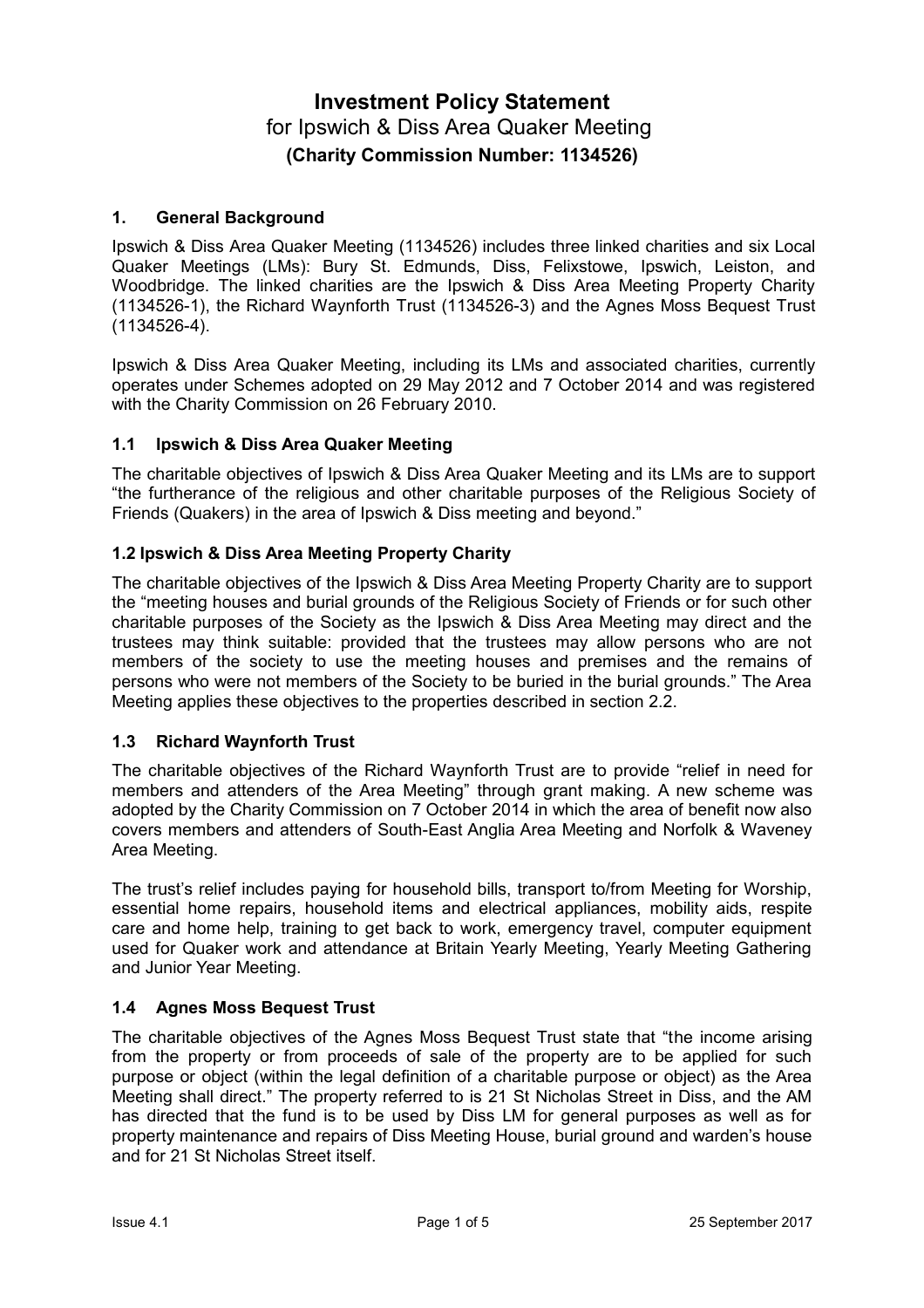# **2. Financial Profile**

# **2.1 Ipswich & Diss Area Quaker Meeting**

Ipswich & Diss Area Quaker Meeting's annual income is principally from contributions from the members and attenders of its six Local Quaker Meetings. There is additional income from Gift Aid and room lettings in its four meeting houses (Bury St Edmunds, Diss, Ipswich and Leiston) and occasionally from legacies, fundraising and grants. A small amount of investment income is earned from interest on the LMs' current and deposit accounts.

The Area Meeting's support costs include wages for wardens and cleaners; utilities; property repairs and maintenance; furniture and equipment and administration. Governance costs include accountancy and legal services. Other costs include conferences, payments to other Quaker bodies and outreach and publicity.

# **2.2 Ipswich & Diss Area Meeting Property Charity**

Ipswich & Diss Area Meeting Property Charity's fixed assets are four meeting houses (Bury St Edmunds, Diss, Ipswich and Leiston), a warden's flat within Ipswich Meeting House and a warden's house at Diss. There are burial grounds at Bury St Edmunds, Diss and Leiston meeting houses. Former burial grounds are at Bredfield, Needham Market and Woodbridge, which is let to Woodbridge Town Council on a repairing lease for 30 years at a peppercorn rent from May 2004.

The charity holds a permanently endowed restricted fund, the majority of which has been invested with Rathbone Greenbank (see Section 3). The remaining money has been invested in deposit accounts with Triodos Bank and Eastern Savings & Loans. The income from these investments contributes towards the charity's annual expenditure, which consists of governance costs (e.g., accountancy and legal services) and quinquennial surveys.

The charity also holds two designated meeting house maintenance funds: the Bury St Edmunds Long-Term Meeting House Maintenance Fund and the AM Meeting Houses Fund. Income for these funds comes from donations, Gift Aid, investments and legacies and is used for capital building maintenance and repairs. Both funds have investments with Rathbone Greenbank. The Bury St Edmunds Long-Term Meeting House Maintenance Fund also has funds invested in deposit accounts with Triodos Bank, Ecology Building Society and Eastern Savings and Loans.

# **2.3 Richard Waynforth Trust**

The majority of this permanently endowed fund has been invested with Rathbone Greenbank (see Section 3) to produce an annual income for the restricted use of relief-in-need grant making. The remaining funds have been invested in deposit accounts with Triodos Bank, Ecology Building Society and Eastern Savings & Loans.

# **2.4 Agnes Moss Bequest Trust**

The income from this permanently endowed fund is primarily generated through the commercial letting of 21 St Nicholas Street in Diss. The charity's annual expenditure can include general purposes, building repairs and governance costs (e.g., legal and estate agent fees) for 21 St Nicholas Street as well as maintenance and repairs costs for Diss Meeting House, burial ground and warden's house. In addition, the trust must pay the cost of buildings and public liability insurance; utilities and council taxes, when 21 St Nicholas Street has no tenant. All cash assets have been invested in deposit accounts with Triodos Bank, Ecology Building Society and Eastern Savings & Loans.

If 21 St Nicholas Street is sold, the proceeds will be invested as a permanent endowment fund with the investment income still being used by Diss LM for general purposes and maintenance and repairs of the meeting house, burial ground and warden's house.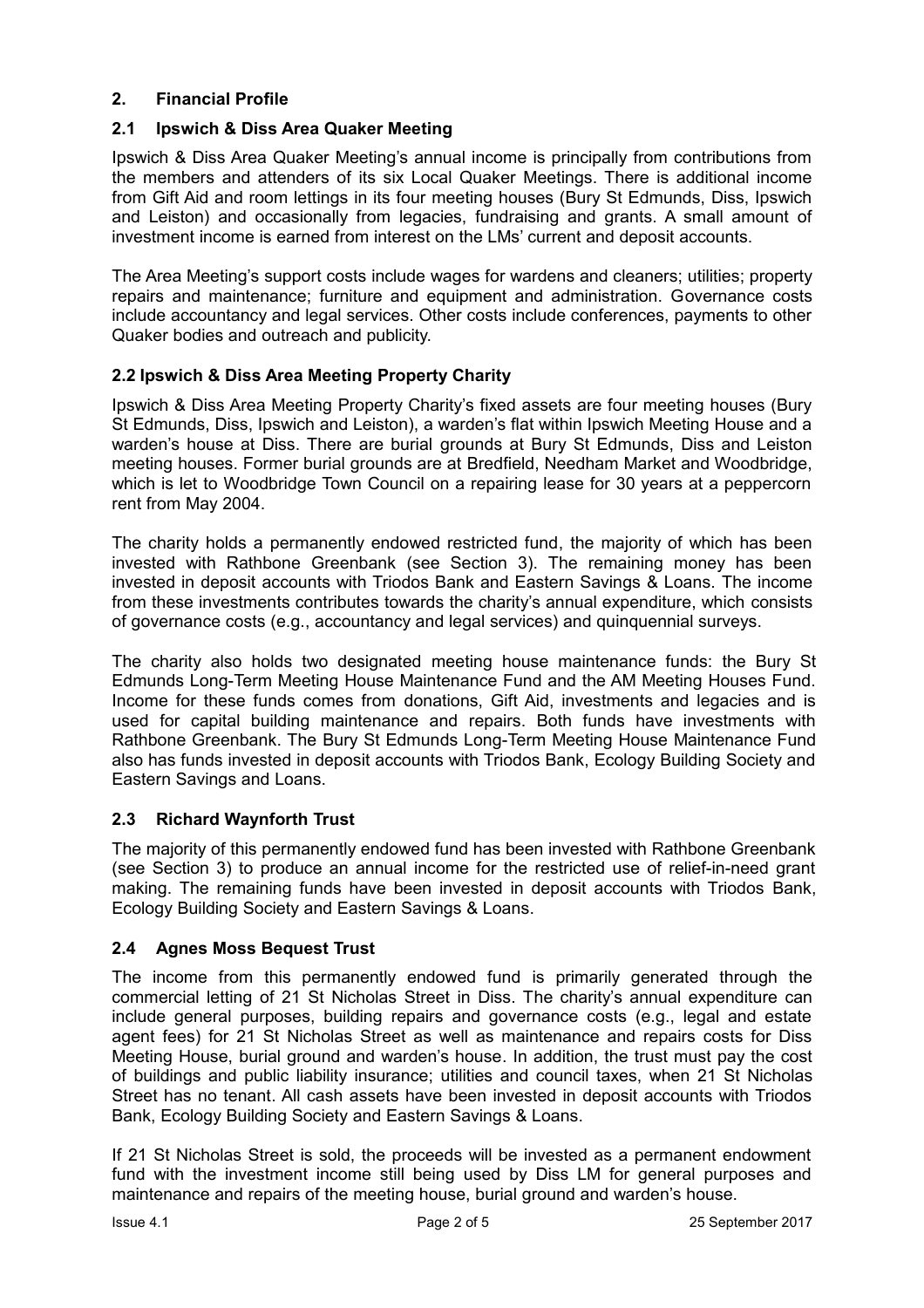# **3. Rathbone Greenbank**

## **3.1 Investment powers**

The assets of the Ipswich & Diss Area Meeting Property Charity and the Richard Waynforth Trust are invested with Rathbone Greenbank in accordance with the Trustee Act 2000 and the trust instrument.

## **3.2 Investment management**

All of the investments are to be managed in such a way as to provide sufficient income to enable the Ipswich & Diss Area Meeting Property Charity and the Richard Waynforth Trust to carry out their purposes effectively both in the short term and over the longer term. Where possible, the value of the assets should be enhanced so to at least keep pace with inflation over the longer term. To this end, the portfolios are managed as follows:

# **a) Balance between capital growth and income requirements**

An approximate balance is to be kept between the enhancement of capital and the generation of income.

### **b) Acceptable risk**

A "low risk" approach is to be used in the management of the assets of the Richard Waynforth Trust.

The portfolio of the Ipswich & Diss Area Meeting Property Charity is to be managed at the 'lower end of medium risk' in an attempt to generate increased income. The income received when the portfolio was managed with a 'low risk' approach was insufficient to cover the Property Charity's annual operating costs.

#### **c) Functions delegated to the trustees' agent (investment manager)**

The investments are to be managed on a "discretionary" basis.

#### **d) Investment parameters and exclusions**

The portfolios should be managed in order to achieve the stated investment objective within the defined risk profiles. "Derivatives" may not be used without prior consultation with the trustees.

The objects of the Ipswich & Diss Area Meeting Property Charity and the Richard Waynforth Trust are to be met by way of a prudent investment strategy. There should be a diversified range of bonds and equities, which are quoted on a recognised investment exchange, and unit trusts and Open Ended Investment Companies (OEICs), which are authorised under the Financial Services and Markets Act 2000. The "type" of each investment and the individual investments themselves should be suitable to meet the purposes of the Ipswich & Diss Area Meeting Property Charity and the Richard Waynforth Trust.

#### **e) Ethical Restrictions**

Investments within the portfolios should comply with the ethical criteria set out in the Ethical Profile Questionnaire supplied by Ethical Screening and signed by the Trustees on 22 November 2011.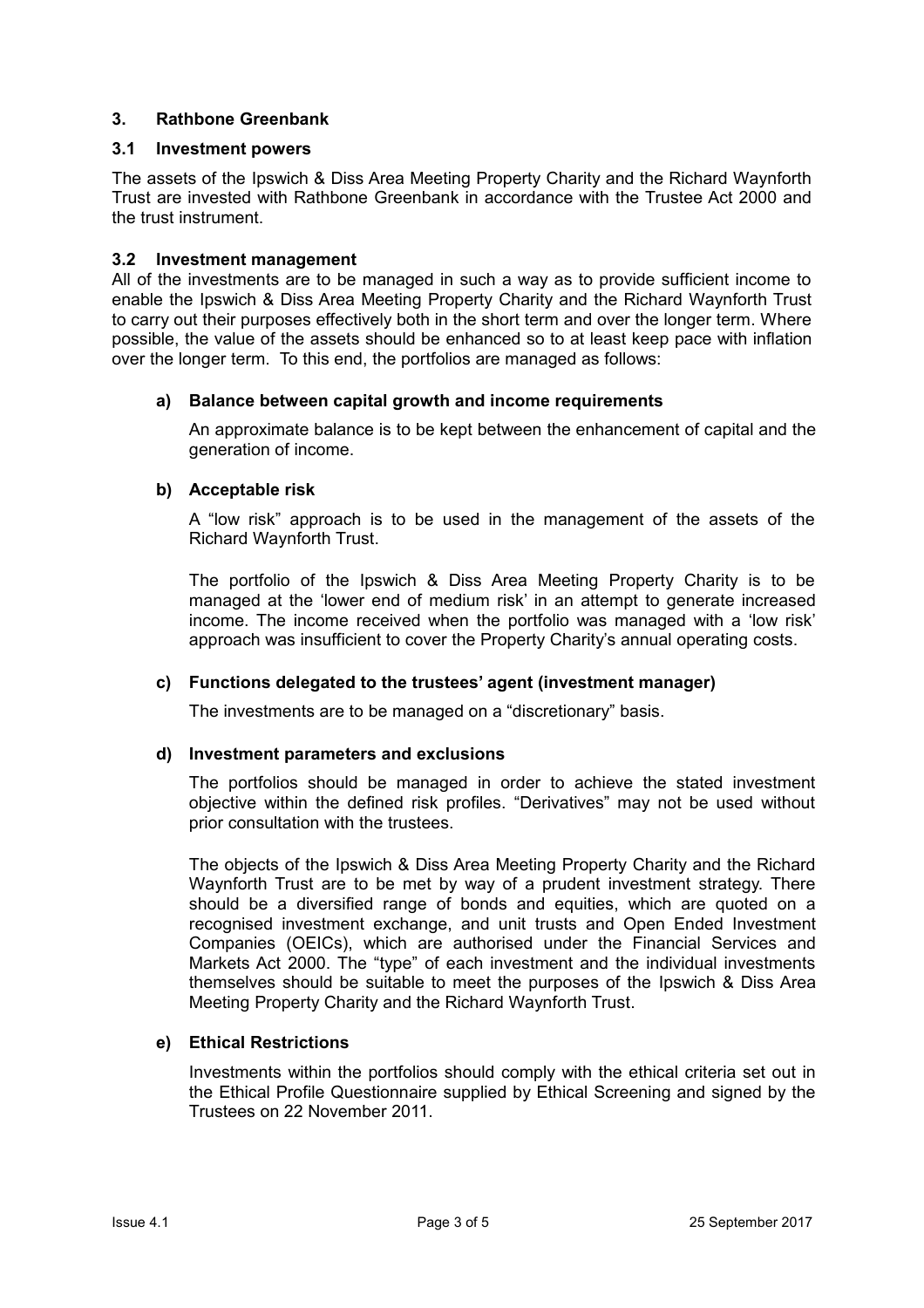Since completing the Ethical Profile Questionnaire, the trustees have agreed (minute 47/16) and instructed Rathbone Greenbank that the Area Meeting is to divest from the extraction of fossil fuels and re-invest in sustainable alternatives. An exception is SSE, which is gradually transitioning to cleaner energy production and is the UK's largest generator of electricity from renewable sources.

The trustees have re-confirmed the decision to remain investing in Marks & Spencer. Investments in the banking sector are to be made using Rathbone Greenbank's "Best in Sector" assessment criteria, which include:

- Environmental, social and governance risks across all business activities
- Mis-selling or sales and marketing breaches
- Regulatory failings and business culture
- Access to finance
- Support of financial literacy and education

Genetic modification will continue to be excluded, noting that many companies working in genetic modification are already excluded for reasons such as animal and human rights violations. The trustees, however, have instructed Rathbone Greenbank that the Area Meeting wishes to support medical research that may produce a cure for many diseases.

# **3.3 Investment performance benchmarking**

The performance of the portfolios is to be monitored against the returns of the APCIMS Income Index, although it is noted that this index is more likely to represent the performance of a medium risk income portfolio without ethical constraints.

# **3.4 Income**

Income that has accrued in each quarter is to be transferred to the Co-operative Bank current accounts of Ipswich & Diss Area Meeting Property Charity and the Richard Waynforth Trust within 30 days of the respective quarter end. The trustees may, at their discretion, re-credit all or part of these payments to the portfolios' cash accounts.

# **3.5 Use of nominee facilities**

The investments are to be held by Rathbones' nominee company or an alternative nominee specified by Rathbones, where appropriate (e.g., Bank of New York for overseas stock).

# **3.6 Appointment of investment "agent" (investment manager)**

The appointed investment manager is a suitably authorised person, within the meaning of the Financial Services and Markets Act 2000, of Rathbone Greenbank Investments (a trading name of Rathbone Investment Management Ltd). This appointment is subject to the terms of both this investment policy and the contract entered into between the Ipswich & Diss Area Meeting Property Charity and the Richard Waynforth Trust and Rathbones.

# **3.7 Remuneration**

The basis of Rathbone Greenbank Investments' remuneration is that detailed at the time of them being appointed investment manager. One month's notice should be provided to the trustees in the event of Rathbones intending to amend its fee and commission regime.

# **3.8 Reporting requirements**

A contract note is to be provided at the time that each transaction is undertaken. At the end of each calendar quarter, valuation and accompanying reports are to be provided encompassing the following: